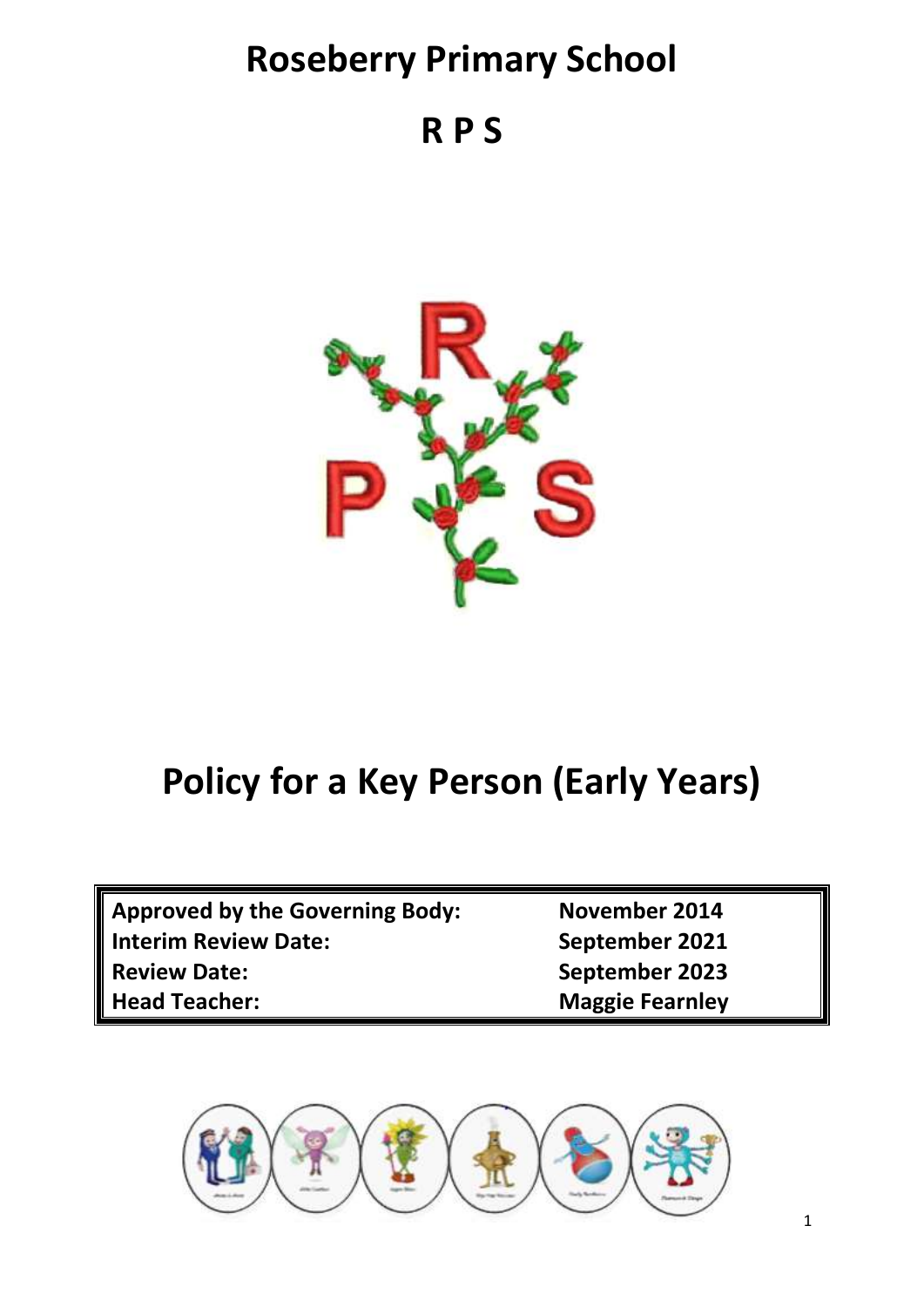#### **Roseberry Policy for a Key Person**

Each child must be assigned a key person. Their role is to help ensure that every child's care is tailored to meet their individual needs (in accordance with paragraph 3.27), to help the child become familiar with the setting, offer a settled relationship for the child and build a relationship with parents. (EYFS Statutory Framework  $-31<sup>st</sup>$  March 2021).

#### **The role of the key person at Roseberry Primary**

The key person must help ensure that every child's learning and care is tailored to meet their individual needs. The key person must work to engage and support parents and/or carers in guiding their child's development at home. They should also help families engage with more specialist support if appropriate. (EYFS Statutory Framework)

In accordance with the EYFS Statutory Framework we inform parents and/or carers of the name of the key person, and explain their role, when a child starts attending our nursery/reception class. A child's key person may change during their time in EYFS and parents/carers will be informed as and when this occurs.

A key person has special responsibilities for working with a small number of children, giving them the reassurance to feel safe and cared for and building relationships with their parents.

The key worker is not necessarily a qualified teacher but can also be a member of the support staff. However, the class teacher in Reception is always the named key person. As we operate a 'free flow' learning environment other staff can also inform the key person of any observed key significant moments. These staff are known as 'other significant persons'.

#### **We believe that important aspects of a key person relationship are:**

- Developing secure trusting relationships with key children and their parents.
- Interacting with key children at a developmentally appropriate level.
- Providing a secure base for your key children by supporting their interest and explorations away from you.
- Providing a secure base for your key children by being physically and emotionally available to them to come back to, by sitting at their level and in close proximity to them.
- Using body language, eye contact and voice tone to indicate that you are available and interested, gauging these according to the child's temperament and culture.
- Understanding and containing children's difficult feelings.
- Comforting distressed children by acknowledging their feelings, offering explanations and reassurances calmly and gently.
- Settling new key children into the setting.
- Having regular opportunities to reflect on the emotional aspects of being a key worker with a skilled, knowledgeable colleague.
- The key person does not have to be with their key children all the time. Children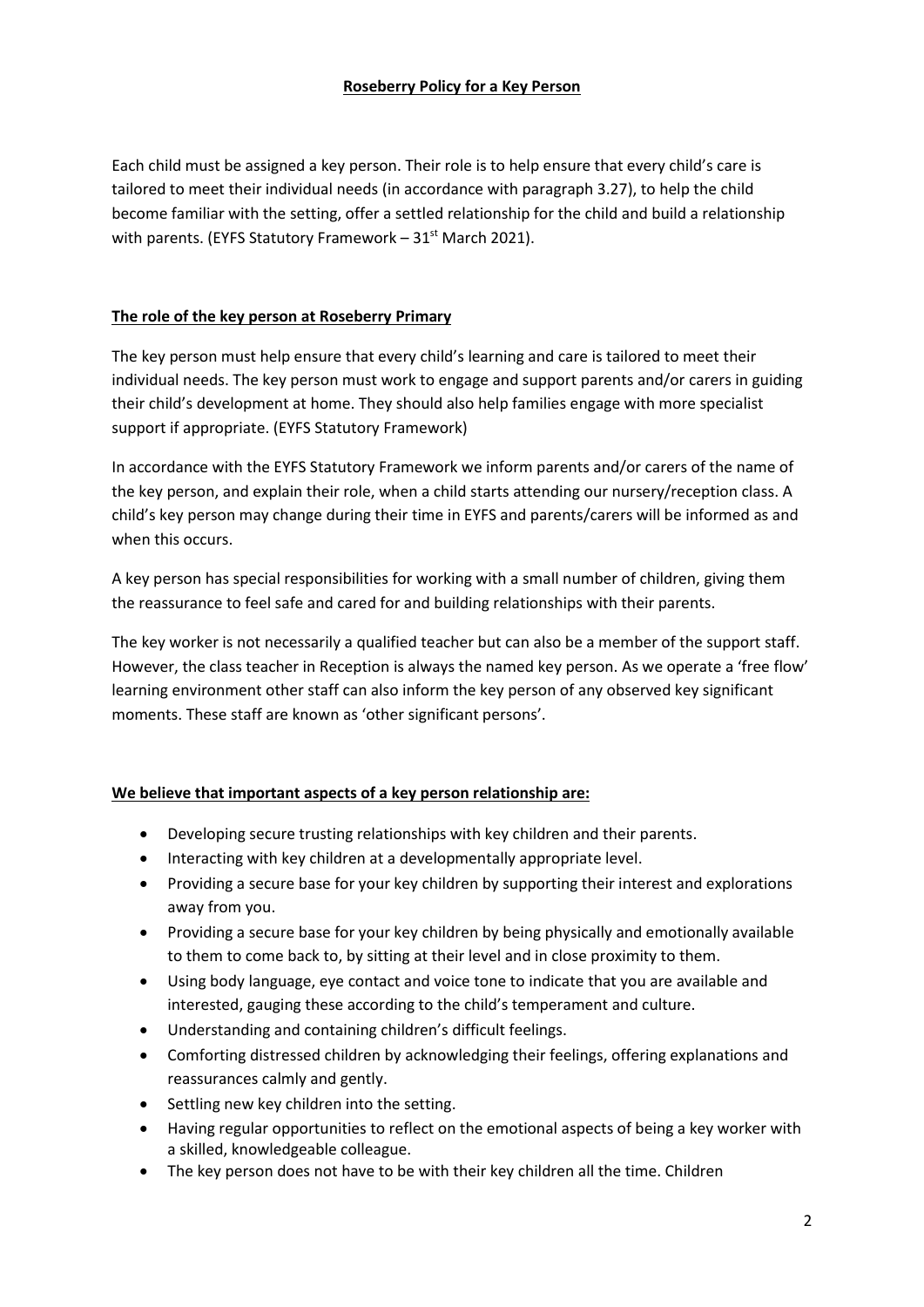need, and benefit from, interactions with other adults and children.

• The key person approach does not mean that attachment with parents will be undermined; attachments at home and in the early years setting can support each other.

# **Positive Relationships**

The key person has special responsibility for working with a small number of children and:

- Builds positive relationships with children and the parent/carers.
- Develops a genuine bond with children ensuring a settled, close relationship.
- Helps children feel comfortable, confident and safe within the setting.
- Supports children through transition periods within the setting and beyond.
- Gets to know the parents/carers before the children join the setting or on entry.
- Is the first point of contact but ensures parents/carers feel able to approach any adult within the setting.
- Arranges 'settling in' meetings within six weeks then every term thereafter.
- May communicate with parents/carers daily, in person or through home/school diaries, etc.
- The key person ensures each child is made to feel individual and important, and that their feelings and needs are being looked after by a specific person.

# **The Unique child**

- The key person approach does not mean that children are not allowed to make close relationships with other adults. Children often choose who they want to be attached to and we respect these choices.
- The key person approach does not mean that attachments with parents will be undermined; attachments at home and in the early years setting can support each other.

# **Enabling Environments**

The key person builds a trusting relationship with individual children and partnerships with parents/carers.

- All practitioners are attentive, responsive and considerate.
- Time is taken to develop the key person approach.
- All practitioners regularly reflect on their practice.
- •The EYFS Leader/Head Teacher supports practitioners by obtaining regular feedback.

### **Learning and Development**

The Key Person:

- Makes regular observations of the children and analyses the information gathered.
- Contributes to observations made by colleagues.
- Contributes to learning and teaching based on observations of interests and needs of the children in their key group.
- Meets the needs of each child by responding sensitively to feelings and behaviour.
- Works to improve language skills, social skills, physical and intellectual abilities.
- Records progress and shares findings with parents/carers and other professionals.
- Leads or contributes to the writing of individual education plans.
- Arranges a transition meeting when a child is transferring to another room or to a new key person at another setting.

**The key person does not have to be with their key children all the time. Children need, and benefit from, interactions with other adults and children.**